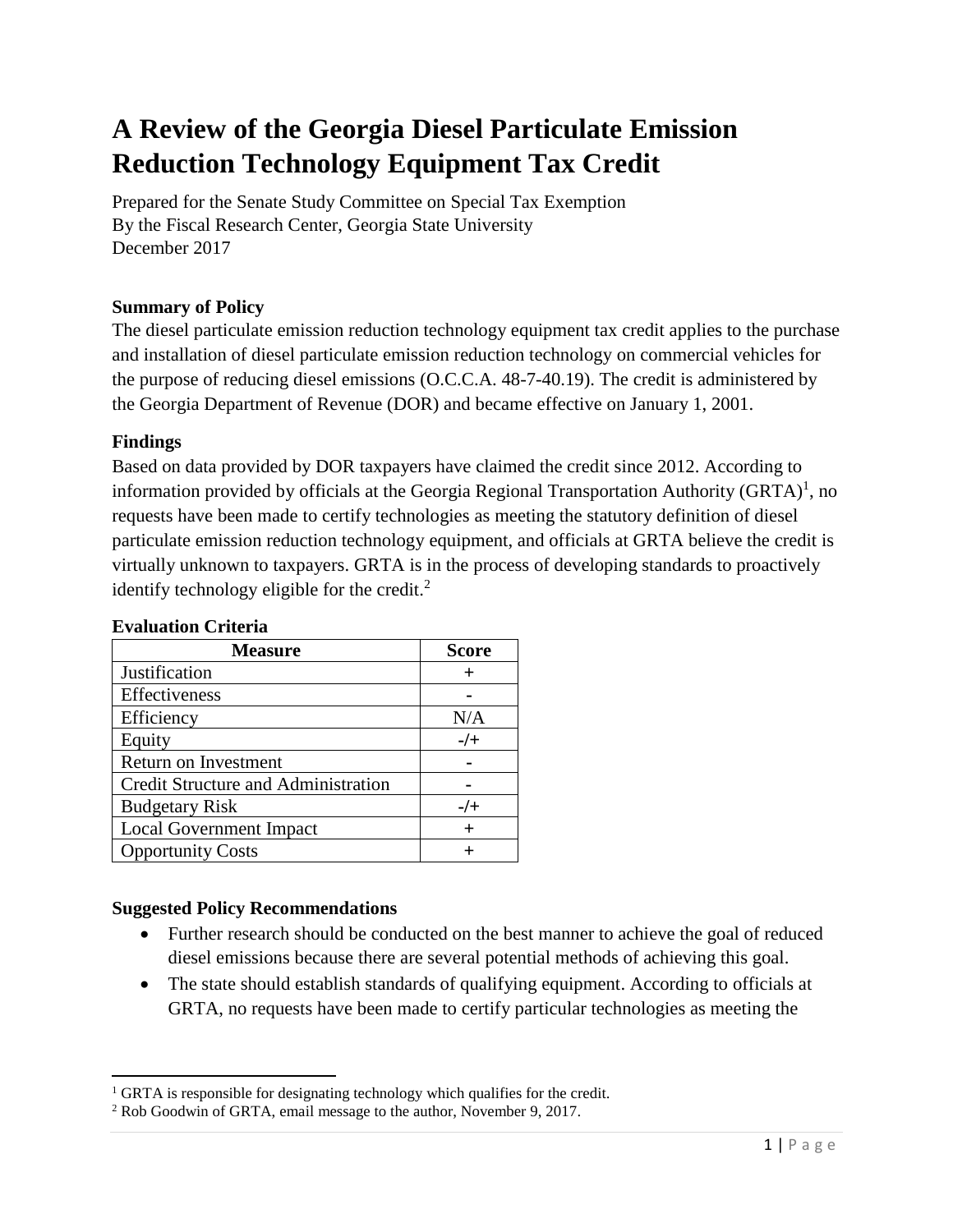statutory definition of diesel emission reduction technology. GRTA is in the process of developing standards to proactively identify technology eligible for the credit.<sup>3</sup>

- The state should consider including the Georgia Department of Natural Resources in the administration of this credit.
- The state should may wish to consider converting this program to a grant program with an annual budget appropriation.

# **Introduction**

The purpose of this report is to review the diesel particulate emission reduction technology equipment tax credit as part of the work of the 2017 Senate Study Committee on Special Tax Exemption, chaired by Senator John Albers. The committee met several times during the summer and fall of 2017 to discuss the process of evaluating tax incentives. This is one of five reviews produced by the Fiscal Research Center in support of this committee.

Although not explicitly stated, this review assumes that the purpose of the tax incentive is to stimulate the purchase and use of technologies to reduce diesel emissions. A reduction in diesel emissions will improve air quality and provide improved health outcomes for Georgia residents. Because these benefits are not completely borne by the taxpayer installing and using the reduction equipment, there may be an underinvestment in these projects in the absence of government intervention. Therefore, providing the credit serves to address this underinvestment.

There are many measures by which a tax incentive may be evaluated, but perhaps the most common is the return on investment. That is, an incentive is deemed successful if it provides a positive net return on investment or, stated differently, if the tax dollars generated from the activity exceed the cost of the tax incentive. While this is an important consideration, it may not be the only measure by which incentives should be judged. For instance, incentives that seek to alter behavior may not result in the generation of additional tax revenues but may still be beneficial to society. Because state administration and budgeting concerns are also important factors, the program is measured against several criteria. The criteria used in this evaluation were originally developed by Murray and Bruce (2017) and adapted for use by the committee.

The report continues as follows: Section 1 describes the tax credit and discusses other incentives that are typically used in combination with the state tax credit. Section 2 presents information on the utilization of the tax credit. Section 3 provides several examples of Georgia projects that may be used to reduce diesel emissions. Section 4 concludes with the set of criteria by which the credit is measured, followed by recommendations for the improvement and continuation of the program.

 $\overline{\phantom{a}}$ 3 Ibid.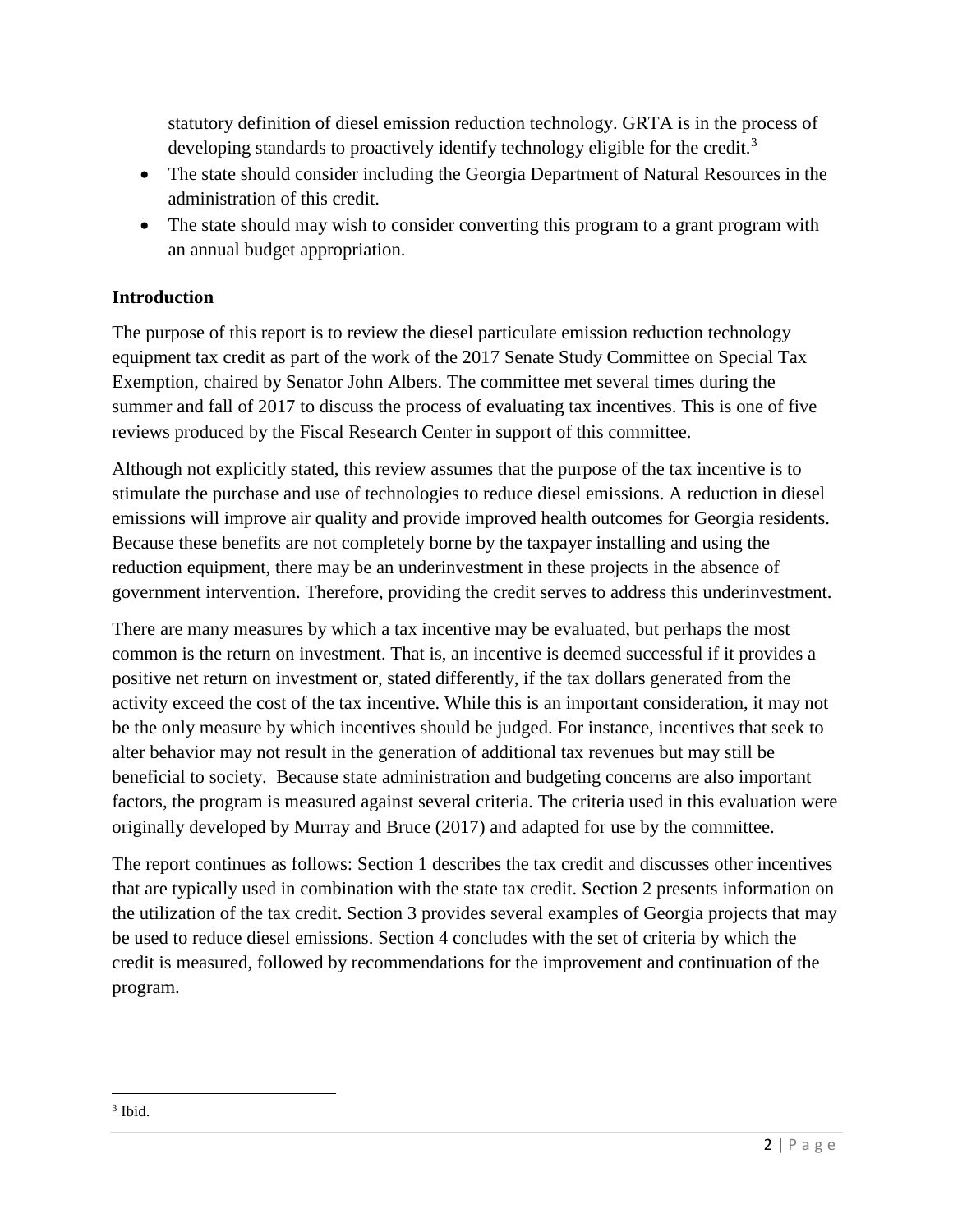# **Section 1. About the Credit**

#### *Credit Structure*

The diesel particulate emission reduction technology equipment tax credit is equal to 10 percent of the cost of purchasing and installing diesel particulate emission reduction technology, and can be applied only in the year in which the equipment is first used. The credit can be applied against the Georgia state income tax. No carryforwards for this credit are allowed. The credit became effective on January 1, 2001.

# *Credit Administration*

To receive the credit, a taxpayer must attach a schedule to their income tax return with a description of the technology installed, the location of the installed equipment, and the cost of the equipment and installation. The credit is administered by the Department of Revenue.

The standard for qualifying equipment is set by the Georgia Regional Transportation Authority (GRTA). At this time, no information was found on the GRTA website about the credit or qualifying equipment, and no rules for the administration of this tax credit were found on the Georgia Secretary of State's website. According to GRTA, no requests have been made to certify particular technologies as meeting the statutory definition of diesel emission reduction technology, and officials at GRTA believe the credit is virtually unknown to taxpayers. GRTA is in the process of developing standards to proactively identify technology eligible for the credit.<sup>4</sup>

#### *Interactions with Other State and Federal Incentives*

The state also offers a tax credit for the purchase of alternative fuel heavy-duty and medium-duty vehicles which also serves the purpose of reducing emissions. This credit applies in fiscal years 2016 and 2017 and can be used against the income tax liability of any taxpayer who purchases an alternative-fuel heavy-duty or alternative-fuel medium-duty vehicle.<sup>5</sup> In addition, Georgia's idle reduction weight exemption allows any vehicle that exceeds the state gross, axle and tandem weight limits by up to 400 pounds to be exempt if the vehicle has idle reduction technology.<sup>6</sup> This provision accounts for the added weight of the diesel emission reduction technology.

There also exists a federal excise tax exemption for the purchase of on-board idle reduction technology and a federal weight exemption for idle reduction technology of 550 pounds.<sup>7</sup> Furthermore, the Department of Energy, the Department of Transportation and the Environmental Protection Agency offer grant programs to support the use of idle reduction technology.

l

<sup>4</sup> Rob Goodwin, email message to the author, November 9, 2017.

<sup>5</sup> O.C.G.A. §§ 48-7-29.18, 48-7-29.19

<sup>6</sup> O.C.G.A. § 32-6-27

<sup>7</sup> "Federal and State Laws and Incentives," Alternative Fuels Data Center, U.S. Department of Energy, updated May 5, 2017, https://www.afdc.energy.gov/laws.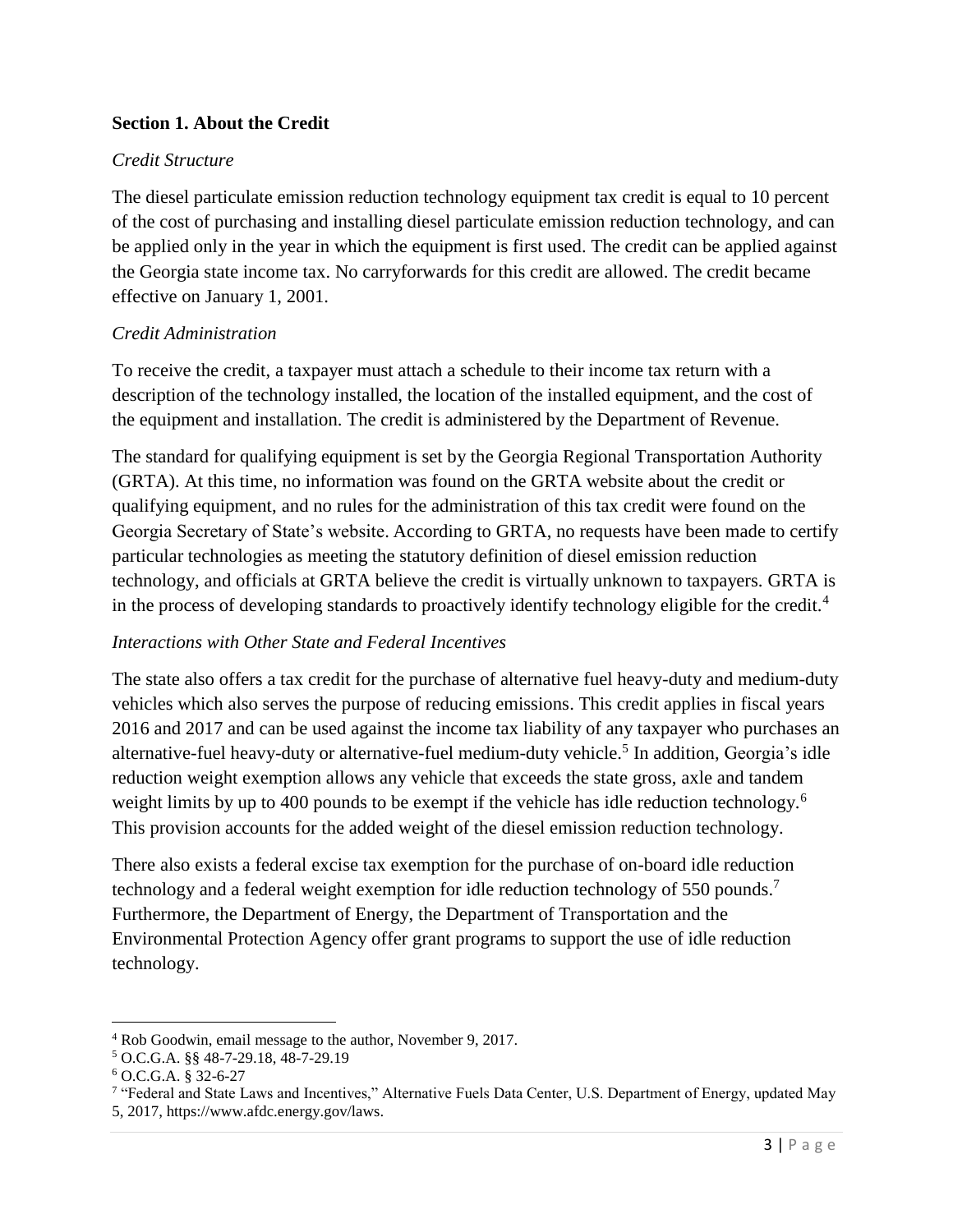#### *Incentives from Other States*

Our research identified 32 states with a weight exemption for vehicles with idle-reduction technology. Thirteen states offer grants or loans for pollution-reduction projects, including the installation of idle-reduction technologies. Some of these states offer more than one grant or loan program. Based on our research, only Georgia and Colorado offer a tax credit for this equipment.<sup>8</sup>

# **Section 2. Use of the Credit**

From 2011 to 2012, the amount of credit used was \$8,132.<sup>9</sup> According to data provided by the Georgia DOR, no taxpayers have claimed this credit since 2012.<sup>10</sup>

# **Section 3. Examples of Emission Reduction Technology**

Diesel particulate emission reduction technology, in general, is a system which provides heat, air conditioning, light, and communications for the driver's compartment of a commercial motor vehicle when parked at a truck stop, depot, or other facility.

When long-haul trucks stop overnight or for legally required breaks, drivers often idle their engines to provide heating, air conditioning and light to the cabin, or to power electric devices such as refrigerators or televisions. Truck idling is estimated to consume about 838 million gallons of fuel per year. Diesel fuel emits particulate matter, which has been linked to respiratory damage and premature death.<sup>11</sup> Argonne National Laboratory estimates that idling overnight and during breaks results in 400 tons of emitted particulate matter each year nationwide, which has an adverse effect on climate change, local air quality and the health of the drivers.<sup>12</sup> In Georgia there are approximately 43,375 trucks on the road each year.<sup>13</sup> Because of the strong growth in the Georgia economy, the number of trucks on our roadways is likely to increase in the coming years.

 $\overline{a}$ 

<sup>8</sup> Ibid.

<sup>9</sup> Data from the Georgia Department of Revenue based on returns processed as of 6-19-2017.

 $10$  Ibid.

<sup>&</sup>lt;sup>11</sup> Governor's Energy Policy Council, Division of Energy Resources of the Georgia Environmental Facilities Authority, *State Energy Strategy for Georgia* (Atlanta, 2006), 62.

<sup>12</sup> U.S. Department of Energy, Vehicle Technologies Office, *Long-Haul Truck Idling Burns Up Profits* (Washington D.C., 2015).

<sup>&</sup>lt;sup>13</sup> Stacy Allman of Georgia Department of Natural Resources, email message to the author, November 1, 2017.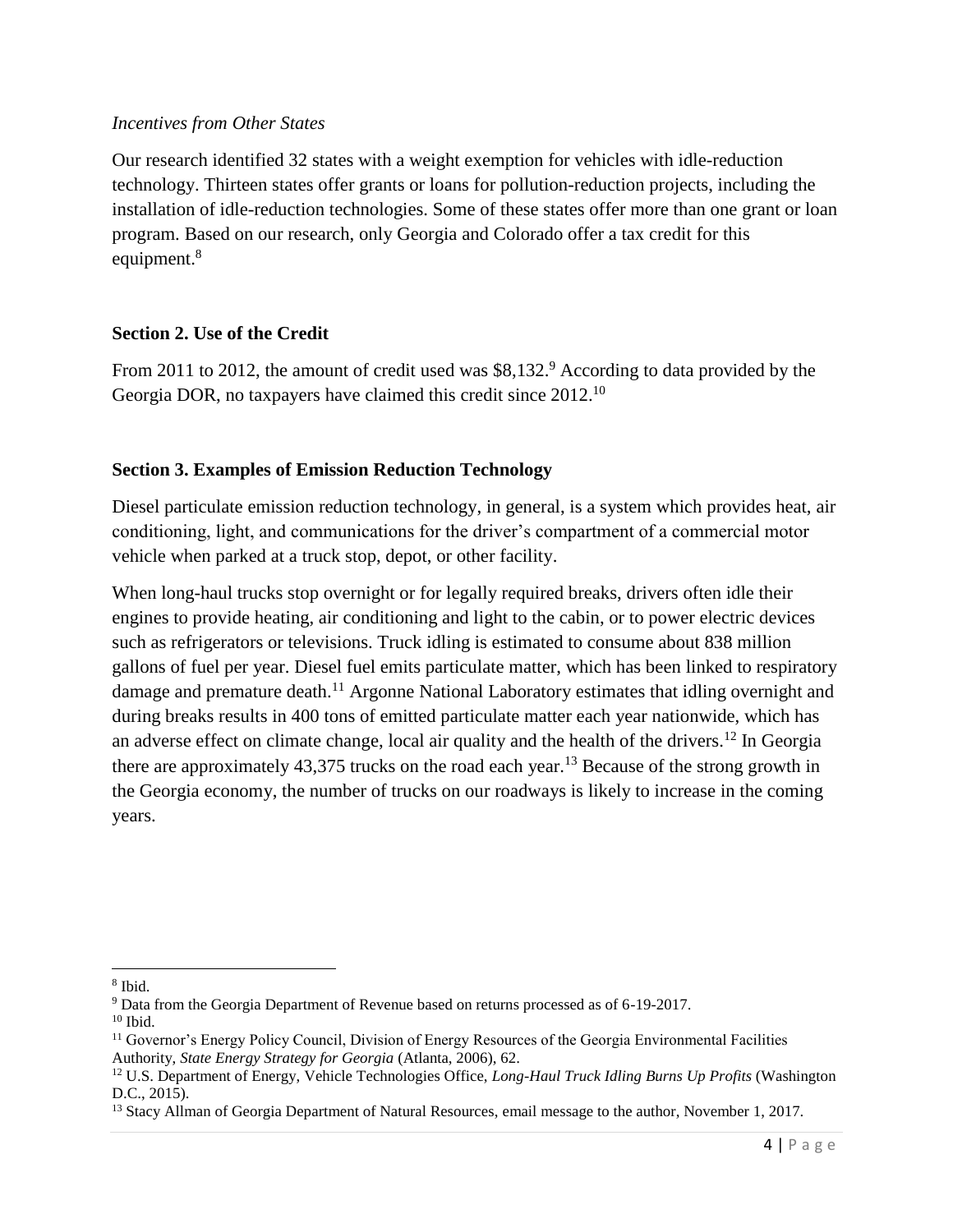# *Truck Stop Electrification (TSE)*

TSE reduces the amount of particulate matter in the air by providing electricity to resting truck drivers at truck stops and depots. A collaboration between North Carolina, South Carolina and Georgia installed TSE stations along the I-85 corridor.<sup>14</sup> Based on the latest data provided by the U.S. Department of Energy, Alternative Fuels Data Center, there are five stations in Georgia with a combined 127 electrified parking spaces.

There are two types of electrified parking space (EPS) systems available. Single-system electrification provides HVAC directly to the truck via a duct that feeds into the driver's window (Figure 1). With this system, the owner of the truck stop provides virtually all the system infrastructure.<sup>15</sup> Dual-system electrification, also referred to as shore-power, plugs into a truck's onboard HVAC system and accessories (Figure 2). With this system, truck cabs are powered via a power pedestal. Under this arrangement, the truck stop operator provides the power pedestals, but the truck driver must have an electricity converter, an onboard HVAC unit, and hardware to plug into the power pedestal. In both cases, there is typically a charge for use of the system.

# Figure 1. Single system Figure 2. Dual System



 $\overline{a}$ 



<sup>&</sup>lt;sup>14</sup> Governor's Energy Policy Council, Division of Energy Resources of the Georgia Environmental Facilities Authority, *State Energy Strategy for Georgia* (Atlanta, 2006), 62.

<sup>&</sup>lt;sup>15</sup> A small window adapter is required for use with this system. This is inexpensive and typically provided by the truck driver.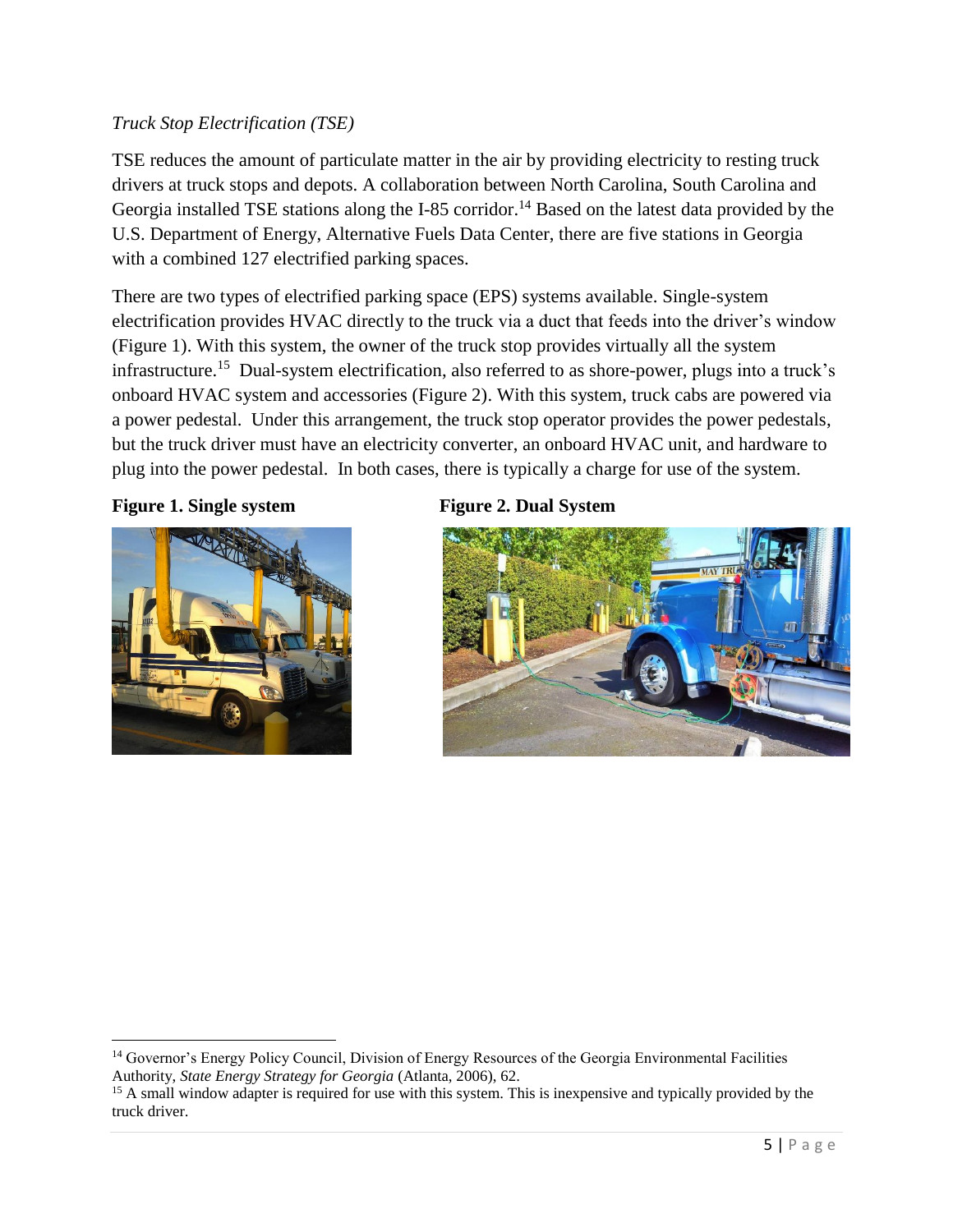

**Figure 3. Truck stop electrification sites by company and location, as of March 30, 2017**

Source: U.S. Department of Energy, Office of Energy Efficiency and Renewable Energy.

# **Section 4. Evaluation of the Diesel Particulate Emission Reduction Technology Equipment Credit**

# *Justification*

It is assumed that the purpose of the credit is to reduce diesel emissions resulting in improved air quality. The benefits of the improved air quality are not limited to those purchasing the emission technology. A fundamental economic principle states that under this situation an underinvestment of the air improvement equipment by the private sector will occur and that government subsidies are required to increase the investment to the appropriate level.

It is not obvious why this program should be solely subsidized at the state level as the gains from clean air are felt by residents of other states as well as Georgia. Because the gains are not limited to Georgia residents, the program should be operated at the primarily at federal level.

Lastly, there is no obvious reason why this program should be run through the tax system. It may be more appropriate to administer this program via an annual appropriation in the budget. Because the program is run as an income tax credit and unused credits cannot be carried forward, only individuals with tax liabilities in excess of the credit will be able to use the credit.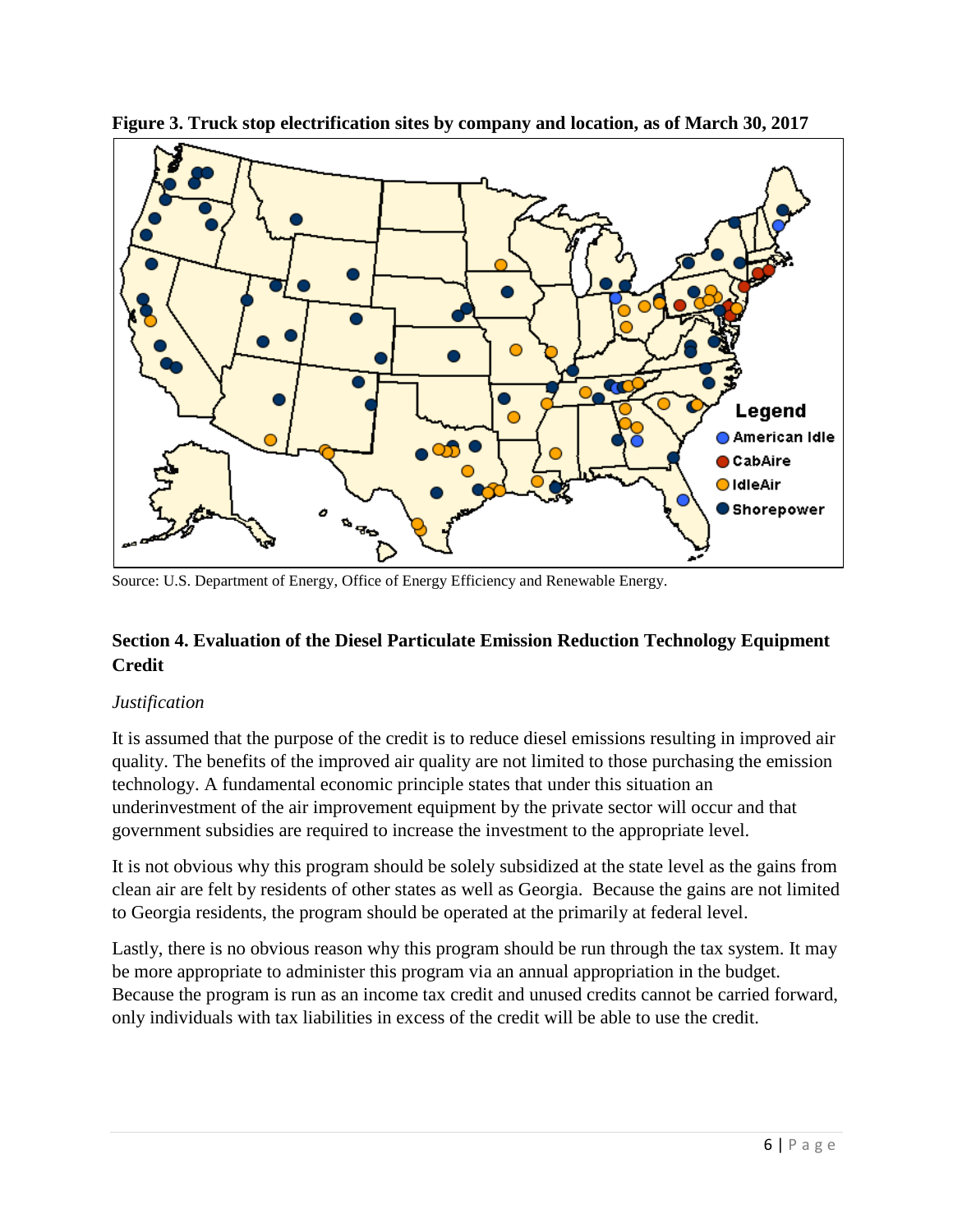# *Effectiveness*

The credit seems to be ineffective because its use is minimal. This may be due to a lack of certified technologies, a lack of knowledge of the credit, or because the credit is not needed because other methods of reducing emissions are being used by drivers.

# *Efficiency*

Without additional clarification on the type of equipment or technology eligible for the credit, it is not possible to evaluate the credit on the basis of efficiency.

# *Equity*

Usage of the credit will be limited to those individuals who own a truck or those who operate a truck stop. The credit language does not preclude any geographic region of the state. While not targeted to any income level, it is more likely that the credit will be more attractive to those with higher levels of income since unused credits cannot be carried forward.

#### *Return on Investment*

Because much of the benefit will be in the form of improved air quality, the return on investment will be widely dispersed among residents of Georgia and other states and will consequently be very difficult to measure.

# *Credit Structure and Administration*

The credit has no annual cap on utilization but does not allow carryforwards of unused credits. In addition, it seems a departure from the norm that the Georgia Department of Natural Resources (DNR) is not involved in the administration of this credit, as this department has a history of administering tax credits for the purpose of improving air quality. For instance, DNR is currently involved in the administration of the heavy- and medium-alternative fuel vehicle tax credit and was involved in the administration of the low- and zero-emission vehicle tax credit.

#### *Budgetary Risk*

Because utilization is minimal, there has been very little risk to the budget. But the lack of an annual cap represents a risk to the budget if utilization increases.

#### *Local Government Impact*

We found no indication of a local impact from this policy.

# *Opportunity Costs*

At this point, the state has experienced very little opportunity cost because minimal funds have been used for this purpose. If, in the future, more credits are taken against this credit, the opportunity cost to the state will increase because there will be a greater reduction in state revenues that can be used for other purposes.